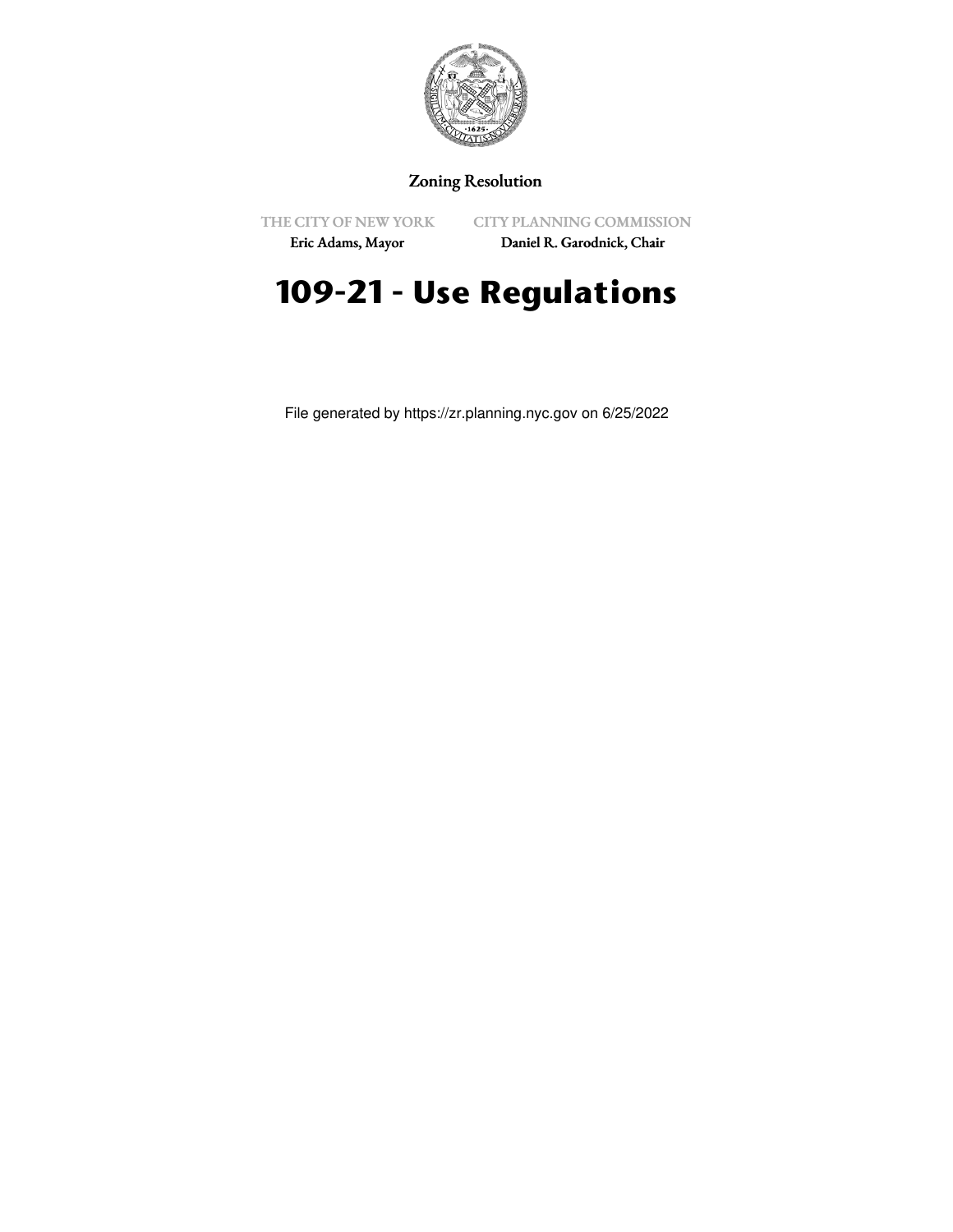### **109-21 - Use Regulations**

LAST AMENDED 2/2/2011

The provisions of Section 109-11 (Special Use Regulations) shall apply, except that in order to retain the existing retail character of the area, the ground floor of any #building# shall be limited to #uses# listed in Section 109-211 (Use Group LI). Any #street# frontage occupied by entrances to other #uses# such as #residential# lobbies shall be no wider than 25 feet. A change of #use# on the ground floor of a #building# shall be subject to the provisions of this Section.

### **109-211 - Use Group LI**

LAST AMENDED 2/2/2011

Use Group LI comprises a group of specially selected #uses# to strengthen the existing #commercial# character of the area.

A. Convenience Retail Establishments

Bakeries

Barber shops

Beauty parlors

Drug stores

Dry cleaning or clothes pressing establishments, limited to 2,500 square feet of #floor area# per establishment on the ground floor

Eating or drinking establishments, including those which provide outdoor table service or have music for which there is no cover charge and no specified showtime

Eating or drinking establishments, with entertainment but not dancing, with a capacity of 200 persons or less

Eating or drinking establishments, with musical entertainment but not dancing, with a capacity of 200 persons or less

Food stores, including supermarkets, grocery stores, meat markets, delicatessen stores, limited to 5,000 square feet of #floor area# per establishment on the ground floor

Hardware stores

Package liquor stores

Post offices

Stationery stores

Tailor or dressmaking shops, custom

Variety stores, limited to 5,000 square feet of #floor area# per establishment on the ground floor

B. Retail or Service Establishments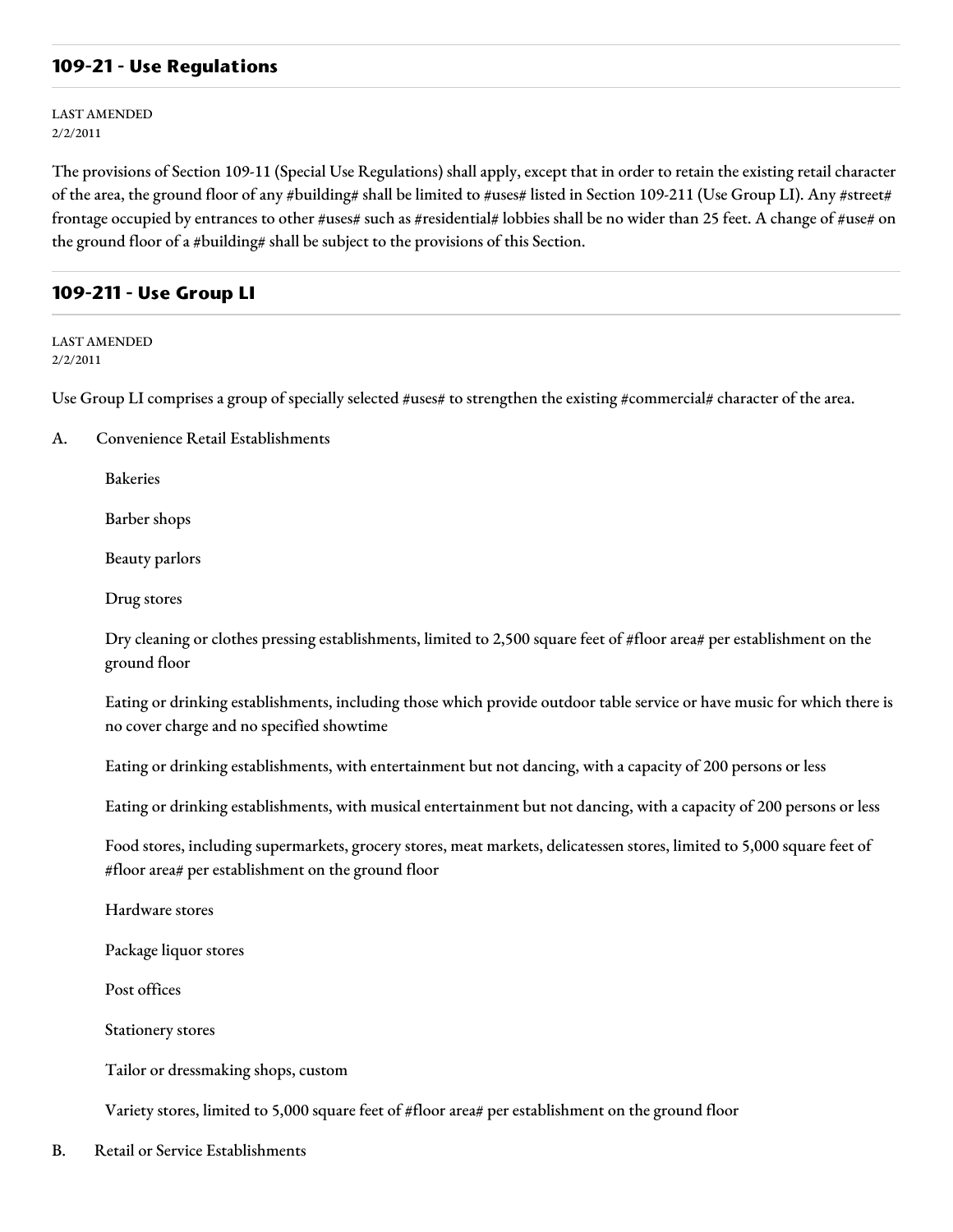#### Antique stores

Appliance stores, limited to 5,000 square feet of #floor area# per establishment on the ground floor

Art galleries Artist supply stores Bicycle sales and rental establishments Book stores Candy or ice cream stores Carpet or rug stores, limited to 5,000 square feet of #floor area# per establishment on the ground floor Cigar or tobacco stores Clothing or clothing accessory stores, limited to 5,000 square feet of #floor area# per establishment Clothing rental Clubs, non-commercial, without restrictions on activities or facilities, limited to 2,500 square feet of #floor area# per establishment on the ground floor Dry goods or fabric stores, limited to 5,000 square feet on the ground floor Florist shops Furniture stores, limited to 5,000 square feet of #floor area# per establishment on the ground floor Furrier shops, custom Gift shops Interior decorating establishments, limited to 750 square feet of #floor area# per establishment on the ground floor Jewelry or art metal craft shops Leather goods, crafts or luggage stores Locksmiths shops \*Meeting halls, limited to 25-foot frontage Millinery shops Music stores Newsstands, open or enclosed Optician or optometrist Paint stores Pet shops